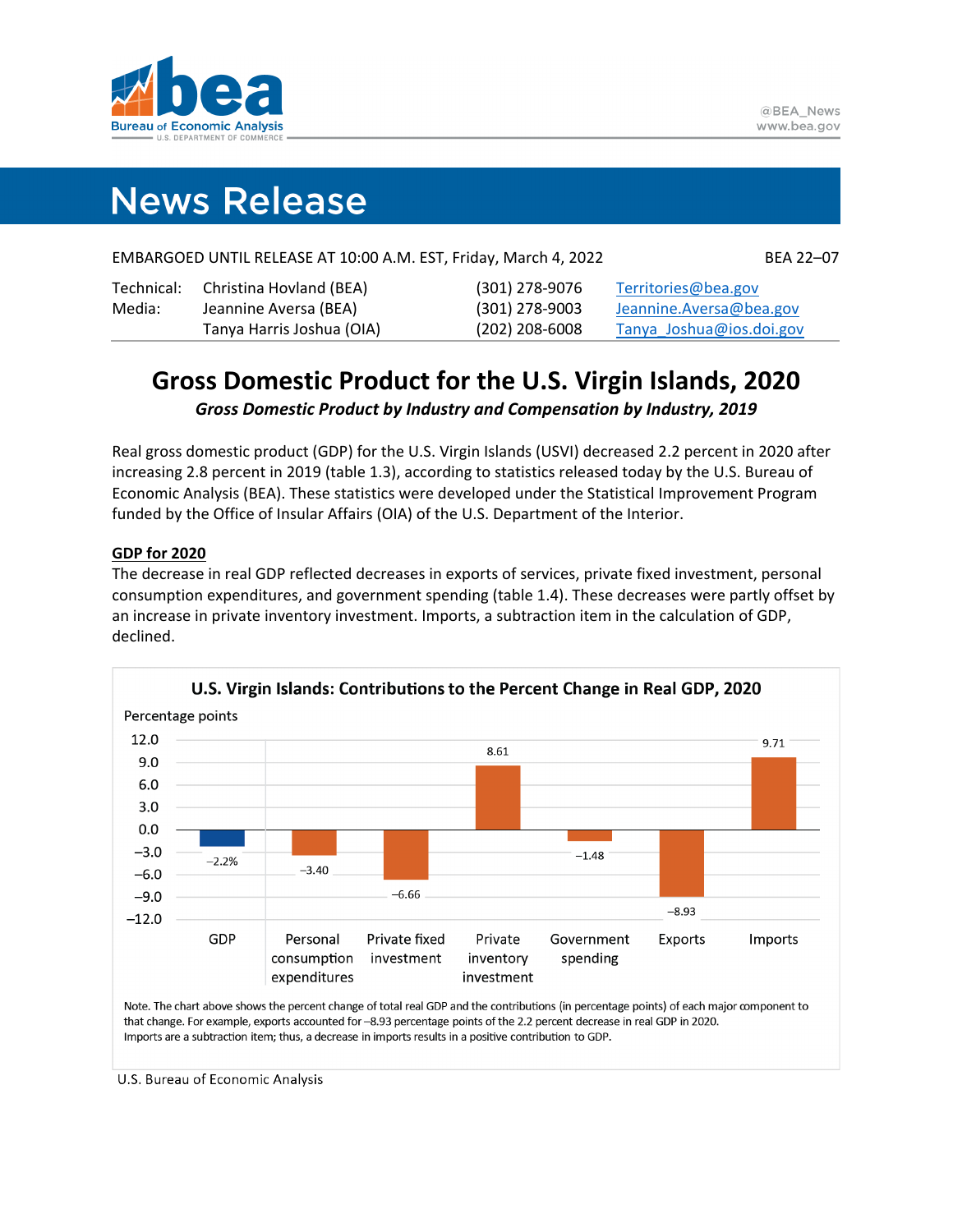#### **COVID-19 Impact on the 2020 USVI GDP Estimate**

The USVI economy was substantially affected by the COVID-19 pandemic due to its effects on spending by consumers, visitors, businesses, and governments. The U.S. government passed several laws to support and sustain businesses and individuals through the pandemic. Expenditures funded by the various federal grants and transfer payments are reflected in the GDP estimates. However, the full effects of the pandemic cannot be quantified in the GDP statistics for the USVI because the impacts are generally embedded in source data and cannot be separately identified.

Exports of services, which consists primarily of spending by visitors, decreased 43.5 percent (table 1.3). Total visitor arrivals declined 58.5 percent, according to statistics from the USVI government, reflecting the effects of the COVID-19 pandemic.

Private fixed investment decreased 27.7 percent, reflecting declines in business spending on construction and equipment. Despite this decline, private-sector investment spending remained at an elevated level (table 1.2), supported by capital improvement projects ongoing in 2020 to resume oil refinery operations on St. Croix.

Personal consumption expenditures decreased 5.0 percent, reflecting declines in spending on goods, such as motor vehicles and household appliances, and services, as nonessential businesses throughout the territory were subject to mandatory reductions in operations due to the COVID-19 pandemic.

Government spending decreased 4.0 percent, reflecting a decrease in territorial government spending that was partly offset by an increase in federal government spending. Territorial government spending decreased 7.2 percent, reflecting a continued decline in disaster response and recovery activities following the 2017 hurricanes. Although spending in 2020 was supported by Coronavirus Relief Fund payments, prior year spending was elevated by expenditures funded by federal disaster grants.

The declines in the components above were partly offset by an increase in private inventory investment, reflecting an increase in crude oil and other petroleum products imported and stored in the islands.

Imports decreased 10.6 percent, reflecting declines in imports of goods including consumer goods and equipment and in imports of services.

#### **GDP by industry and compensation by industry for 2019**

In 2019, GDP increased 2.8 percent. The newly available GDP by industry data, which are released on a 1-year lag, reveal that both the private sector and government sector contributed to growth in real GDP in 2019 (table 2.5).

Growth in the private sector was widespread; the largest increase was in accommodation and food services, which increased 14.4 percent, reflecting growth in visitor spending (table 2.4). Goodsproducing industries increased 5.5 percent, reflecting an increase in construction activity, including construction related to the restart of the oil refinery on St. Croix.

The government sector increased 2.5 percent, primarily reflecting increases in compensation for both federal and territorial government employees.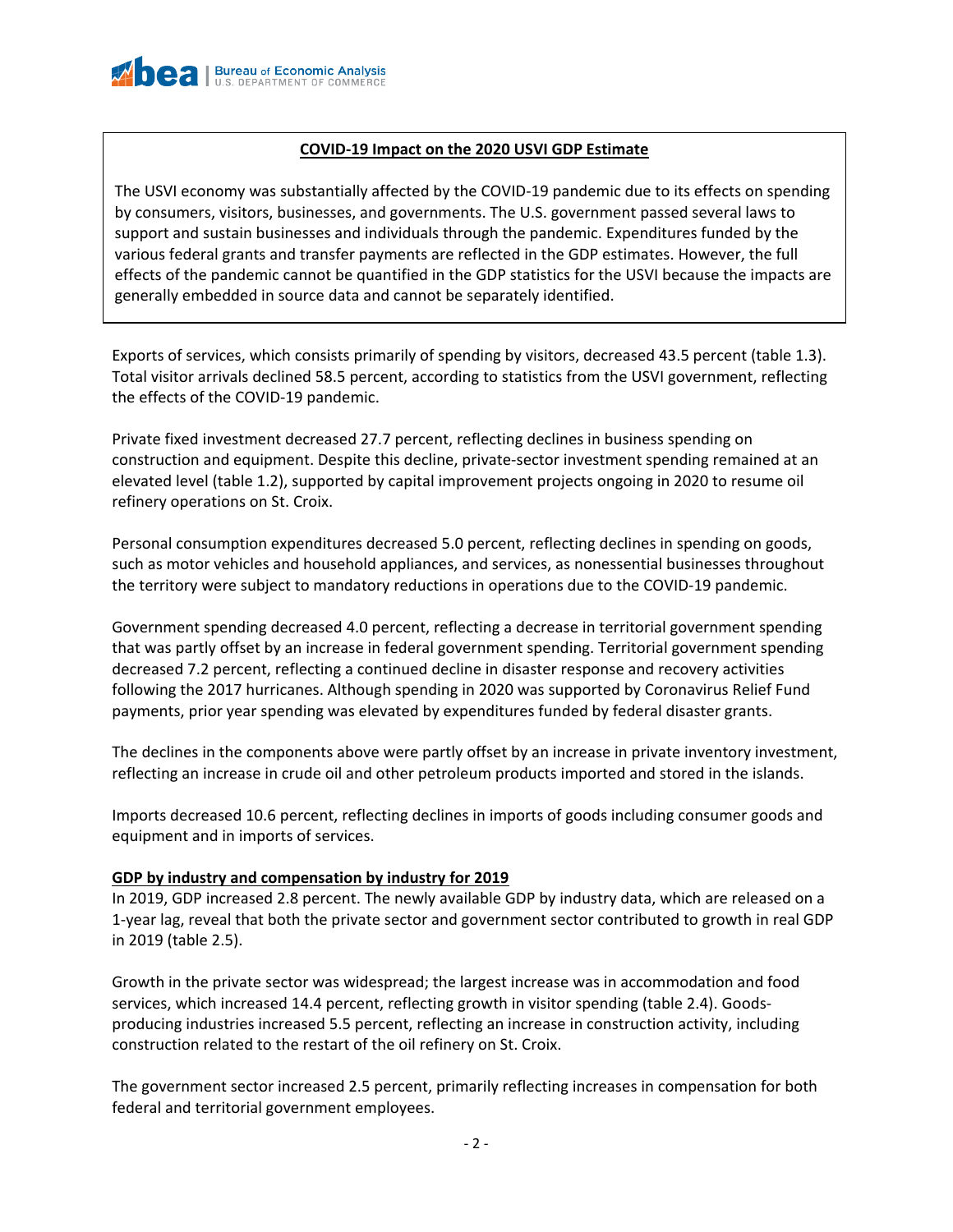

Total compensation increased in 2019, reflecting growth in all industries shown (table 2.6). The largest contributor was goods-producing industries, which includes the construction industry.

The accompanying news release tables present estimates for GDP and its major components, GDP by industry, compensation by industry, and estimates of gross domestic income.

#### **Data Availability for the 2020 USVI GDP Estimate**

Due to lags in the availability of source data, in particular for territorial government spending and territorial government sales to the household sector, the estimates presented in the news release are preliminary for 2020. As of February 2022, most of the USVI government's fiscal year 2020 audited financial statements were unavailable. In place of these financial statements, BEA used information from a variety of alternate data sources, including budget documents, unaudited operating statements, reports on federal grant expenditures, and the USVI government's [Open Finance](https://usvi.spending.socrata.com/) database, which includes checkbook-level spending by the primary government.

#### **Updates to GDP and Related Estimates for Prior Years**

Estimates for 2018 and 2019 that were released on May 26, 2021, have been revised to incorporate updates to source data, including the following:

- Newly available audited financial statements for the Government of USVI and its independent agencies and
- Revised data on shipments from the U.S. Census Bureau's International Trade in Goods and Services (FT-900) report.

The revised estimates exhibit a pattern of inflation-adjusted GDP growth similar to the previously published estimates (table 1.7).

For more information on data sources underlying these estimates, see "Summary of Methodologies: [Gross Domestic Product for American Samoa, the Commonwealth of the Northern Mariana Islands,](https://www.bea.gov/resources/methodologies/gdp-methodology-for-american-samoa-cnmi-guam-usvi)  [Guam, and the U.S. Virgin Islands.](https://www.bea.gov/resources/methodologies/gdp-methodology-for-american-samoa-cnmi-guam-usvi)"

> Next release: First Quarter 2023 Gross Domestic Product for the U.S. Virgin Islands, 2021 U.S. Virgin Islands GDP by Industry and Compensation by Industry, 2020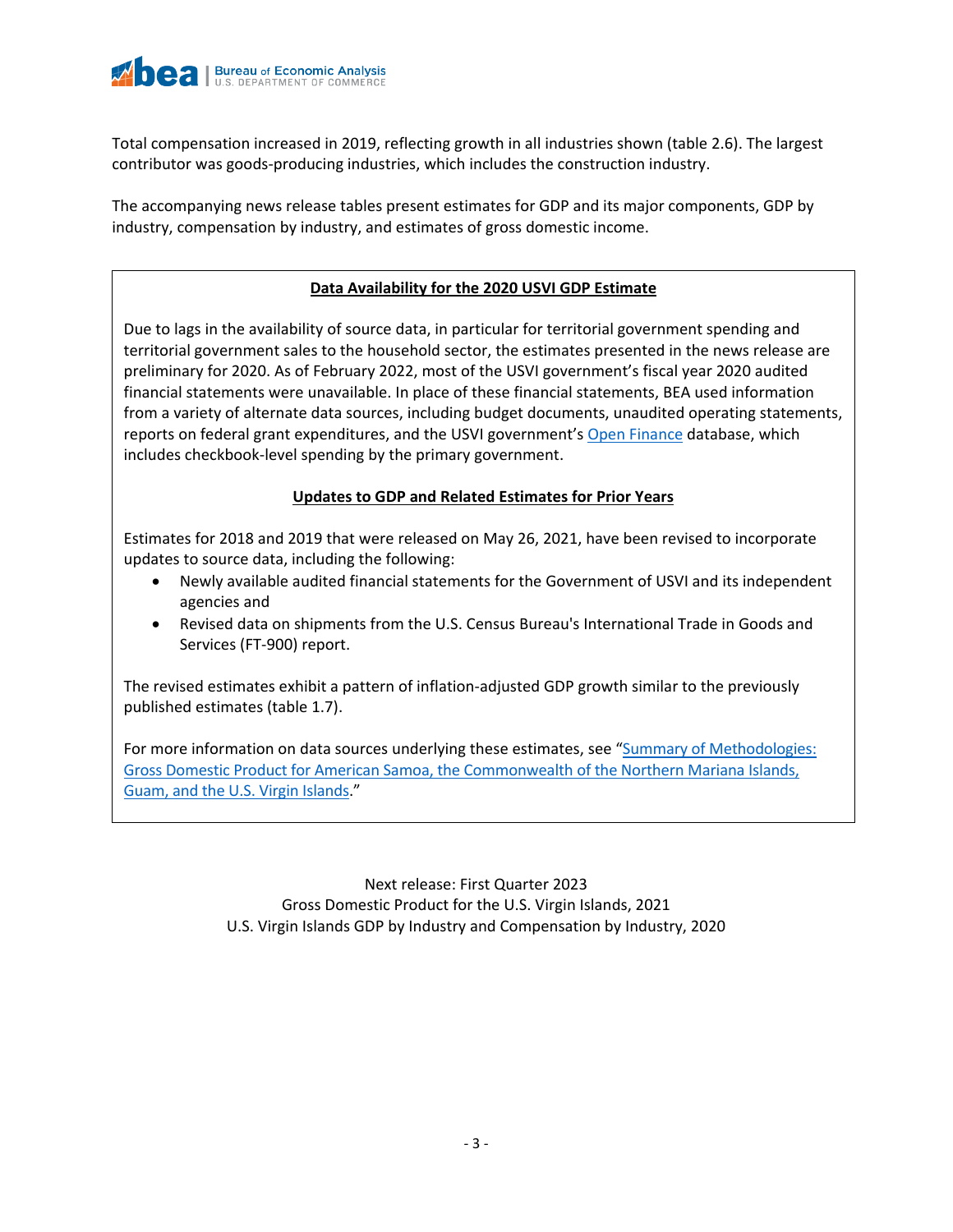## **Additional Information**

#### **Resources**

- Stay informed about BEA developments by reading [The BEA Wire,](https://www.bea.gov/news/blog) signing up for BEA's email [subscription service,](https://www.bea.gov/_subscribe/) or following BEA on Twitter [@BEA\\_News.](https://twitter.com/BEA_News)
- Historical time series for gross domestic product for the U.S. territories can be accessed at [BEA's](https://www.bea.gov/data/by-place-states-territories#territories)  [website.](https://www.bea.gov/data/by-place-states-territories#territories)
- For more on BEA's statistics, see our monthly online journal, the *[Survey of Current Business](https://apps.bea.gov/scb/)*.
- For upcoming economic indicators, see BEA's [news release schedule.](https://www.bea.gov/news/schedule)

#### **Definitions**

**Gross domestic product** (GDP) is the value of the goods and services produced by the U.S. Virgin Islands (USVI) economy less the value of the goods and services used up in production. GDP is also equal to the sum of personal consumption expenditures, private fixed investment, change in private inventories, net exports of goods and services, and government consumption expenditures and gross investment.

**Personal consumption expenditures** measures the goods and services purchased by "persons"—that is, by households and by nonprofit institutions serving households—who are resident in the USVI.

**Private fixed investment** measures spending by private businesses, nonprofit institutions, and households on fixed assets in the USVI economy. Fixed assets consists of structures, equipment, and software that are used in the production of goods and services.

**Change in private inventories**, or "private inventory investment," is a measure of the value of the change in the physical volume of the inventories—additions less withdrawals—that businesses maintain to support their production and distribution activities.

**Net exports of goods and services** is the difference between exports of goods and services and imports of goods and services. Exports measures the portion of total USVI production of goods and services that is provided to the rest of the world. Imports measures the portion of total USVI expenditures that is accounted for by goods and services provided by the rest of the world.

**Government consumption expenditures and gross investment**, or "government spending," measures the portion of GDP that is accounted for by the government sector. Government consumption expenditures consists of spending by government to produce and provide services to the public. Gross investment consists of spending by government for fixed assets that directly benefit the public or that assist government agencies in their production activities.

**Gross domestic income** (GDI) is the sum of incomes earned and costs incurred in the production of GDP. In national economic accounting, GDP and GDI are conceptually equal.

**Current-dollar estimates** are valued in the prices of the period when the transactions occurred—that is, at "market value" (also referred to as "nominal estimates" or as "current-price estimates").

**Real values** are inflation-adjusted estimates—that is, estimates that exclude the effects of price changes.

**Preliminary estimates** are based on source data that are incomplete and subject to revision.

#### **Statistical conventions**

**Quantities ("real" volume measures) and prices** are expressed as index numbers with a specified reference year equal to 100 (currently 2012). Quantity and price indexes are calculated using a Fisher chain-weighted formula that incorporates weights from two adjacent years. "Real" dollar series are calculated by multiplying the quantity index by the current-dollar value in the reference year and then dividing by 100.

**Chained-dollar values** are not additive, because the relative weights for a given period differ from those of the reference year.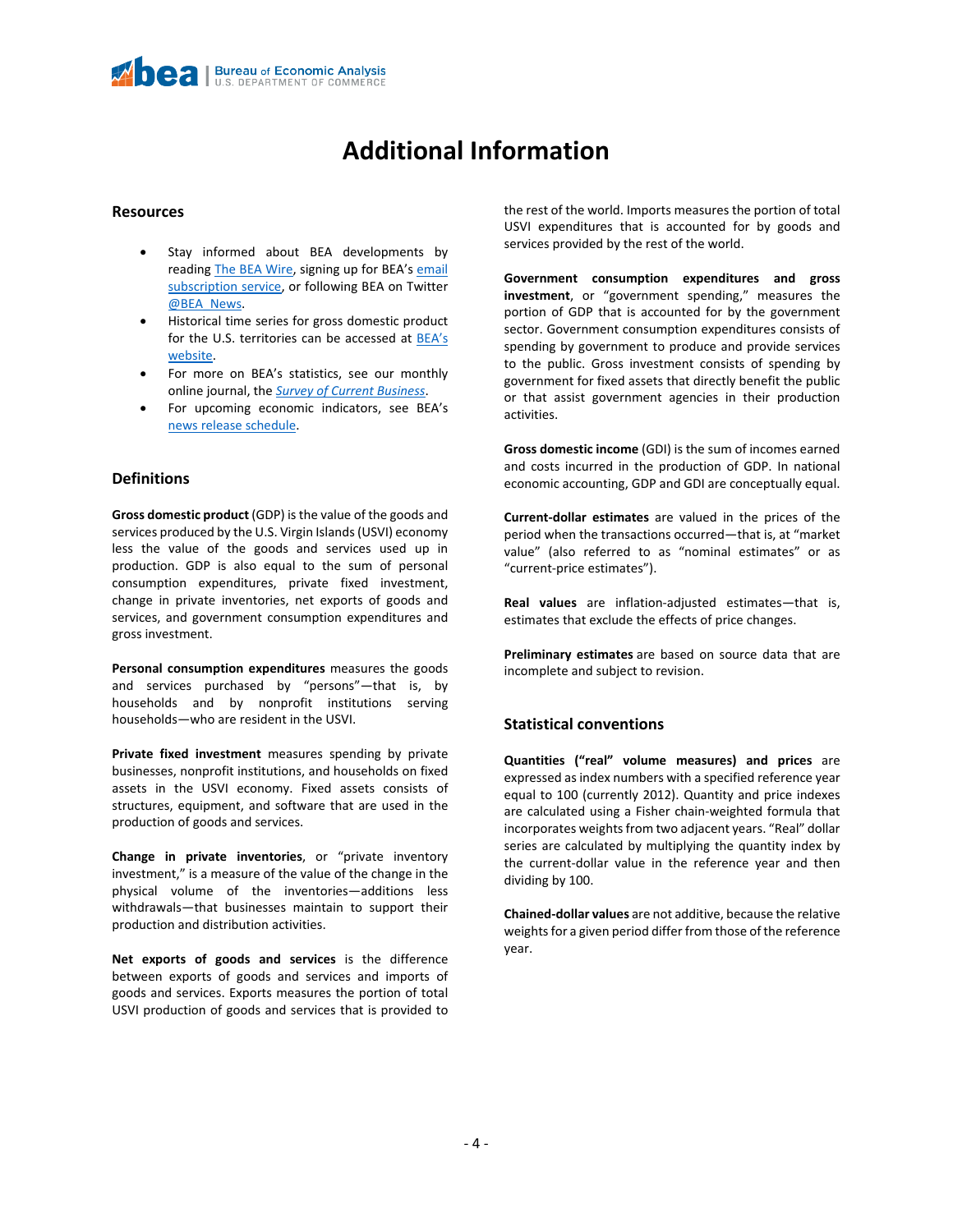#### **List of News Release Tables**

Table 1.1. Gross Domestic Product

| Table 1.2. | Real Gross Domestic Product, Chained Dollars                                                        |
|------------|-----------------------------------------------------------------------------------------------------|
| Table 1.3. | Percent Change from Preceding Year in Real Gross Domestic Product                                   |
| Table 1.4. | Contributions to Percent Change in Real Gross Domestic Product                                      |
| Table 1.5. | Percent Change from Preceding Year in Prices for Gross Domestic Product and Price Indexes for Gross |
|            | <b>Domestic Product</b>                                                                             |
| Table 1.6. | <b>Gross Domestic Income</b>                                                                        |
| Table 1.7. | Revisions to Percent Change in Real Gross Domestic Product                                          |
| Table 2.1. | Value Added by Industry                                                                             |
| Table 2.2. | Value Added by Industry as a Percentage of Gross Domestic Product                                   |
| Table 2.3. | Real Value Added by Industry                                                                        |
|            |                                                                                                     |

- 
- Table 2.4. Percent Changes in Real Value Added by Industry<br>Table 2.5. Contributions to Percent Change in Real Gross Do Table 2.5. Contributions to Percent Change in Real Gross Domestic Product by Industry<br>Table 2.6. Compensation of Employees by Industry
- Compensation of Employees by Industry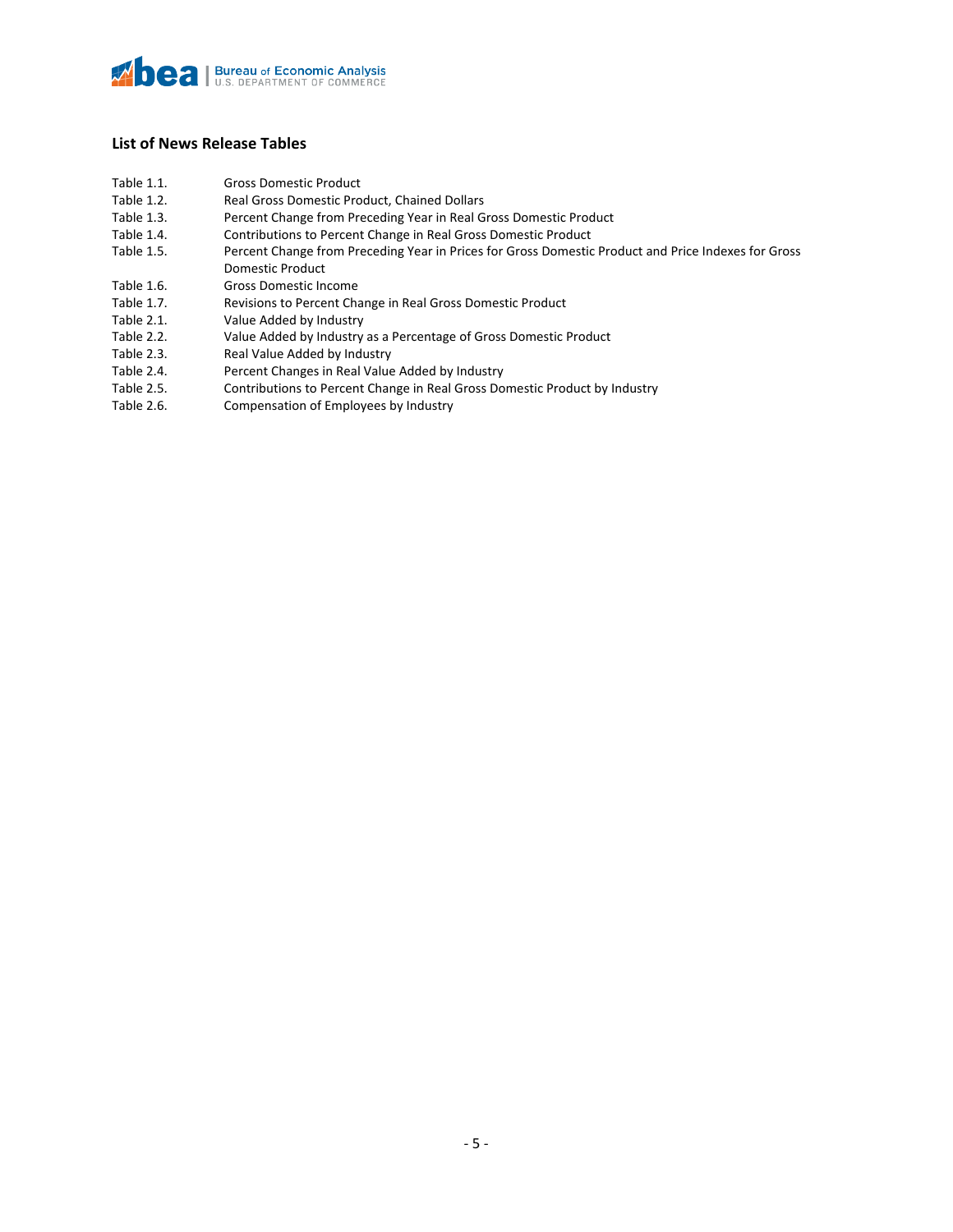#### **1. Domestic Product and Income**

#### **Table 1.1. Gross Domestic Product**

|                                          |      |          |          |          |          | [Millions of dollars] |          |          |          |                   |
|------------------------------------------|------|----------|----------|----------|----------|-----------------------|----------|----------|----------|-------------------|
|                                          | Line | 2012     | 2013     | 2014     | 2015     | 2016                  | 2017     | 2018     | 2019     | 2020 <sup>p</sup> |
| <b>Gross domestic product</b>            | 1    | 4,089    | 3,738    | 3,565    | 3,663    | 3,798                 | 3,794    | 3,922    | 4,117    | 4,204             |
| <b>Personal consumption expenditures</b> | 2    | 2,528    | 2,515    | 2,493    | 2,564    | 2,582                 | 2,578    | 2,657    | 2.851    | 2,762             |
| Goods                                    | 3    | 1,206    | 1,195    | 1,198    | 1,199    | 1,198                 | 1,087    | 1,176    | 1,287    | 981               |
| Durable goods                            | 4    | 666      | 723      | 737      | 731      | 747                   | 607      | 694      | 795      | 507               |
| Nondurable goods                         | 5    | 540      | 472      | 462      | 468      | 451                   | 479      | 482      | 492      | 474               |
| Foods, feeds, and beverages              | 6    | 322      | 319      | 324      | 332      | 322                   | 327      | 332      | 361      | 360               |
| Other nondurable goods                   | 7    | 219      | 153      | 138      | 136      | 129                   | 153      | 150      | 131      | 114               |
| Services                                 | 8    | 2,402    | 2,437    | 2,455    | 2,554    | 2,577                 | 2,468    | 2,304    | 2,596    | 2,368             |
| Housing and utilities                    | 9    | 745      | 789      | 791      | 829      | 826                   | 829      | 862      | 871      | 913               |
| Health care                              | 10   | 288      | 292      | 285      | 305      | 315                   | 293      | 253      | 293      | 298               |
| Food services and accommodations         | 11   | 568      | 577      | 599      | 623      | 623                   | 566      | 374      | 533      | 396               |
| Other services                           | 12   | 801      | 780      | 780      | 797      | 814                   | 780      | 814      | 899      | 762               |
| Net foreign travel                       | 13   | $-1,080$ | $-1,117$ | $-1,160$ | $-1,188$ | $-1,193$              | $-976$   | $-823$   | $-1,031$ | $-587$            |
| <b>Private fixed investment</b>          | 14   | 292      | 298      | 300      | 286      | 274                   | 303      | 480      | 999      | 740               |
| Change in private inventories            | 15   | 114      | 149      | -6       | $-168$   | 625                   | 878      | 1,168    | 614      | 794               |
| Net exports of goods and services        | 16   | 129      | $-267$   | $-269$   | -54      | $-730$                | $-1,178$ | $-2,079$ | $-1,883$ | $-1,590$          |
| Exports                                  | 17   | 3,278    | 2,525    | 2.794    | 1,525    | 1,786                 | 2,403    | 2.084    | 2,265    | 1,621             |
| Goods                                    | 18   | 2,186    | 1,395    | 1,623    | 329      | 585                   | 1,418    | 1,252    | 1,226    | 1,027             |
| Services                                 | 19   | 1,091    | 1,130    | 1,171    | 1,196    | 1,201                 | 985      | 833      | 1,039    | 594               |
| Imports                                  | 20   | 3,149    | 2,792    | 3,063    | 1,580    | 2,517                 | 3,580    | 4,163    | 4,148    | 3,212             |
| Goods                                    | 21   | 2,932    | 2,570    | 2,843    | 1,367    | 2,291                 | 3,268    | 3,680    | 3,650    | 2,756             |
| Services                                 | 22   | 217      | 222      | 220      | 213      | 226                   | 313      | 483      | 497      | 456               |
| <b>Government consumption</b>            |      |          |          |          |          |                       |          |          |          |                   |
| expenditures and gross investment        | 23   | 1,026    | 1,043    | 1,048    | 1,035    | 1,048                 | 1,212    | 1,695    | 1,536    | 1,499             |
| Federal                                  | 24   | 161      | 159      | 141      | 150      | 147                   | 208      | 239      | 187      | 225               |
| Territorial                              | 25   | 865      | 884      | 907      | 884      | 901                   | 1,004    | 1,457    | 1,348    | 1,274             |

Note. Detail may not add to total because of rounding.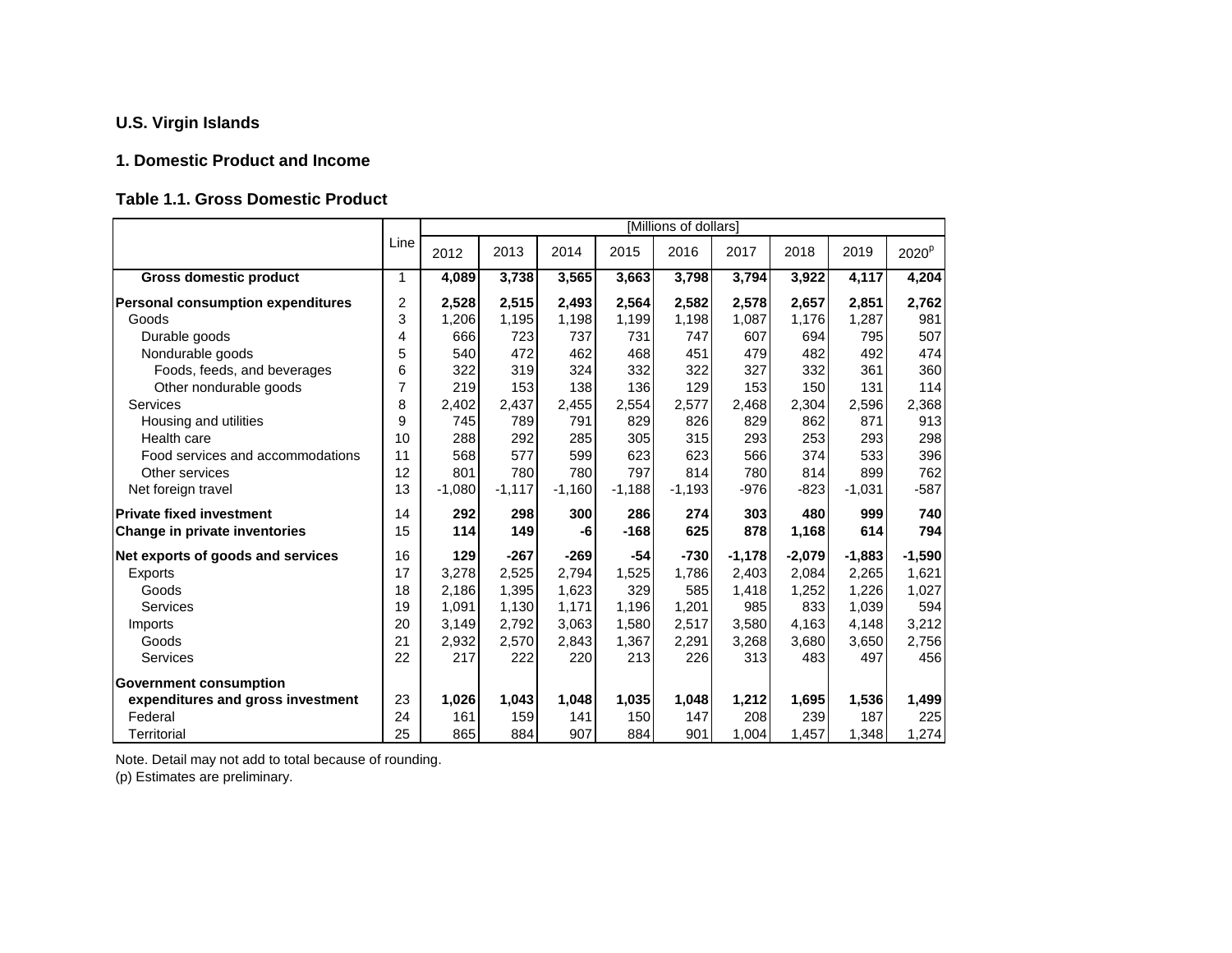#### **Table 1.2. Real Gross Domestic Product**

|                                          |              |          |          |          |          | [Millions of chained (2012) dollars] |        |          |          |                   |
|------------------------------------------|--------------|----------|----------|----------|----------|--------------------------------------|--------|----------|----------|-------------------|
|                                          | Line         | 2012     | 2013     | 2014     | 2015     | 2016                                 | 2017   | 2018     | 2019     | 2020 <sup>p</sup> |
| <b>Gross domestic product</b>            | $\mathbf{1}$ | 4,089    | 3,832    | 3,764    | 3,748    | 3,808                                | 3,780  | 3,852    | 3,959    | 3,874             |
| <b>Personal consumption expenditures</b> | 2            | 2,528    | 2,454    | 2,427    | 2,479    | 2,472                                | 2,417  | 2,431    | 2,578    | 2,450             |
| Goods                                    | 3            | 1,206    | 1,194    | 1,211    | 1,229    | 1,212                                | 1,075  | 1,145    | 1,240    | 954               |
| Durable goods                            | 4            | 666      | 724      | 760      | 770      | 759                                  | 611    | 700      | 801      | 510               |
| Nondurable goods                         | 5            | 540      | 470      | 452      | 460      | 454                                  | 464    | 447      | 445      | 439               |
| Foods, feeds, and beverages              | 6            | 322      | 309      | 304      | 299      | 293                                  | 285    | 281      | 292      | 291               |
| Other nondurable goods                   | 7            | 219      | 160      | 146      | 161      | 162                                  | 186    | 170      | 153      | 146               |
| <b>Services</b>                          | 8            | 2,402    | 2,367    | 2,366    | 2,421    | 2,427                                | 2,287  | 2,090    | 2,324    | 2,057             |
| Housing and utilities                    | 9            | 745      | 744      | 752      | 770      | 770                                  | 758    | 771      | 774      | 769               |
| Health care                              | 10           | 288      | 289      | 281      | 299      | 307                                  | 282    | 243      | 280      | 278               |
| Food services and accommodations         | 11           | 568      | 565      | 572      | 579      | 575                                  | 511    | 331      | 457      | 334               |
| Other services                           | 12           | 801      | 769      | 761      | 773      | 774                                  | 735    | 749      | 814      | 681               |
| Net foreign travel                       | 13           | $-1,080$ | $-1,107$ | $-1,151$ | $-1,172$ | $-1,168$                             | $-946$ | $-793$   | $-980$   | $-551$            |
| <b>Private fixed investment</b>          | 14           | 292      | 293      | 289      | 274      | 261                                  | 284    | 437      | 877      | 634               |
| Change in private inventories            | 15           | 114      | 150      | $-7$     | $-313$   | 1,342                                | 1,557  | 1,737    | 958      | 1,580             |
| Net exports of goods and services        | 16           | 129      | $-89$    | 94       | 159      | $-708$                               | $-921$ | $-1,688$ | $-1,442$ | $-1,487$          |
| Exports                                  | 17           | 3,278    | 2.741    | 3,228    | 2,063    | 2.485                                | 3.133  | 2,495    | 2,785    | 2,291             |
| Goods                                    | 18           | 2,186    | 1,608    | 2,084    | 614      | 1,214                                | 2,597  | 1,996    | 2,070    | 2,221             |
| Services                                 | 19           | 1,091    | 1,119    | 1,161    | 1,180    | 1,177                                | 955    | 803      | 988      | 558               |
| Imports                                  | 20           | 3,149    | 2,830    | 3,134    | 1,903    | 3,192                                | 4,054  | 4,184    | 4,227    | 3,778             |
| Goods                                    | 21           | 2,932    | 2,611    | 2,925    | 1,686    | 2,990                                | 3,780  | 3,758    | 3,817    | 3,403             |
| Services                                 | 22           | 217      | 219      | 211      | 202      | 216                                  | 287    | 415      | 403      | 366               |
| <b>Government consumption</b>            |              |          |          |          |          |                                      |        |          |          |                   |
| expenditures and gross investment        | 23           | 1,026    | 1,011    | 983      | 962      | 956                                  | 1,079  | 1,440    | 1,250    | 1,199             |
| Federal                                  | 24           | 161      | 157      | 137      | 144      | 139                                  | 191    | 212      | 162      | 192               |
| Territorial                              | 25           | 865      | 854      | 846      | 818      | 817                                  | 889    | 1,227    | 1,086    | 1,008             |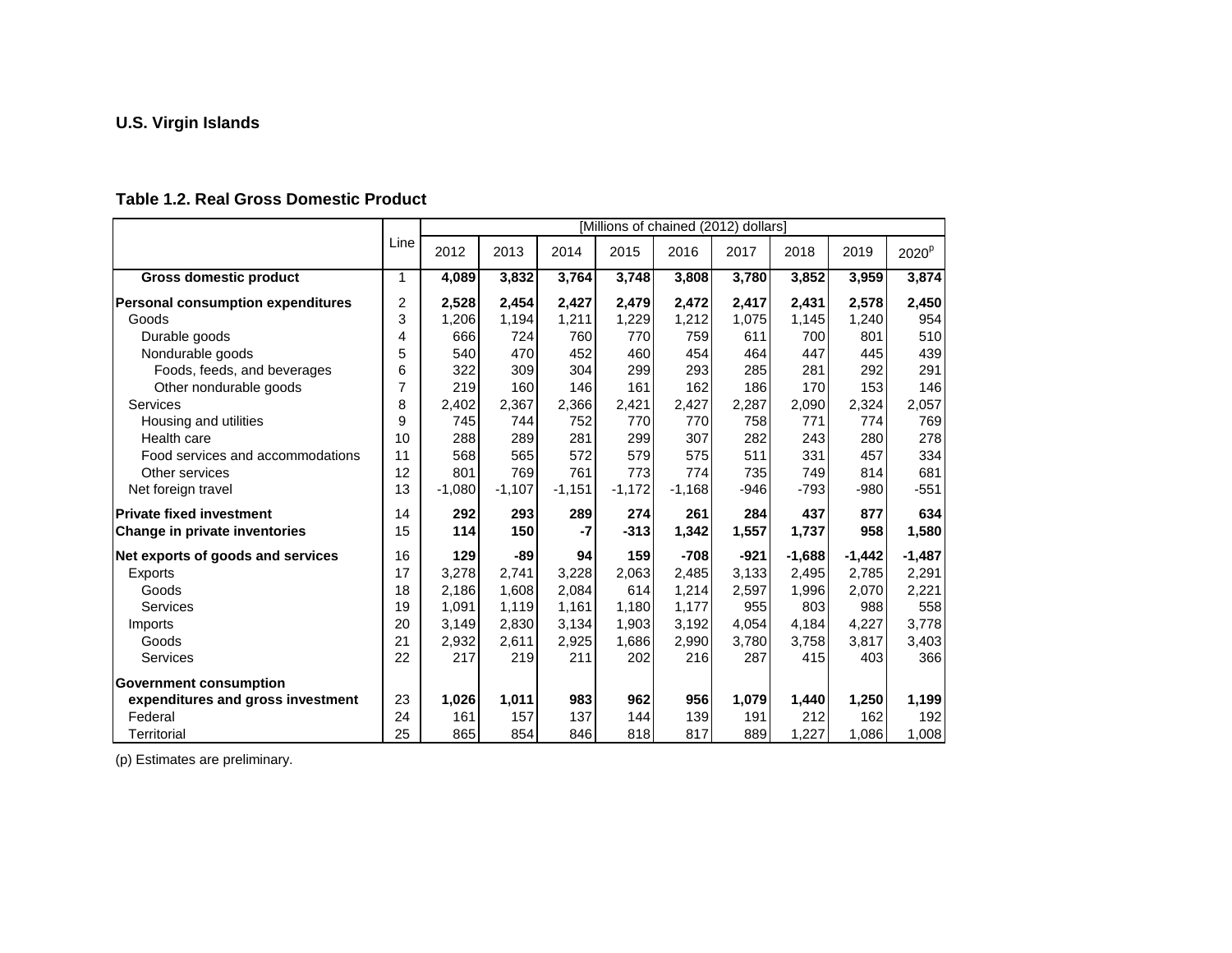#### **Table 1.3. Percent Change from Preceding Year in Real Gross Domestic Product**

|                                          |      |         |         |         |        | [Percent] |         |         |                   |
|------------------------------------------|------|---------|---------|---------|--------|-----------|---------|---------|-------------------|
|                                          | Line | 2013    | 2014    | 2015    | 2016   | 2017      | 2018    | 2019    | 2020 <sup>p</sup> |
| <b>Gross domestic product</b>            | 1    | $-6.3$  | $-1.8$  | $-0.4$  | 1.6    | $-0.7$    | 1.9     | 2.8     | $-2.2$            |
| <b>Personal consumption expenditures</b> | 2    | $-2.9$  | $-1.1$  | 2.1     | $-0.3$ | $-2.2$    | 0.6     | 6.1     | $-5.0$            |
| Goods                                    | 3    | $-1.0$  | 1.4     | 1.5     | $-1.4$ | $-11.3$   | 6.4     | 8.3     | $-23.1$           |
| Durable goods                            | 4    | 8.8     | 4.9     | 1.4     | $-1.4$ | $-19.6$   | 14.6    | 14.5    | $-36.4$           |
| Nondurable goods                         | 5    | $-13.0$ | $-3.8$  | 1.6     | $-1.3$ | 2.3       | $-3.7$  | $-0.5$  | $-1.3$            |
| Foods, feeds, and beverages              | 6    | $-4.0$  | $-1.5$  | $-1.8$  | $-1.9$ | $-2.7$    | $-1.4$  | 3.8     | $-0.3$            |
| Other nondurable goods                   | 7    | $-26.8$ | $-8.7$  | 10.2    | 0.3    | 14.8      | $-8.3$  | $-10.3$ | $-4.2$            |
| Services                                 | 8    | $-1.4$  | $-0.1$  | 2.3     | 0.2    | $-5.8$    | $-8.6$  | 11.2    | $-11.5$           |
| Housing and utilities                    | 9    | $-0.1$  | 1.0     | 2.4     | 0.0    | $-1.5$    | 1.7     | 0.4     | $-0.7$            |
| Health care                              | 10   | 0.4     | $-2.8$  | 6.6     | 2.7    | $-8.1$    | $-14.0$ | 15.1    | $-0.6$            |
| Food services and accommodations         | 11   | $-0.7$  | 1.3     | 1.2     | $-0.7$ | $-11.1$   | $-35.3$ | 38.4    | $-27.1$           |
| Other services                           | 12   | $-4.0$  | $-1.1$  | 1.6     | 0.2    | $-5.1$    | 1.9     | 8.7     | $-16.4$           |
| Net foreign travel                       | 13   |         | .       |         |        | .         | .       |         |                   |
| <b>Private fixed investment</b>          | 14   | 0.2     | $-1.3$  | $-5.0$  | $-4.7$ | 8.7       | 53.7    | 100.8   | $-27.7$           |
| Change in private inventories            | 15   |         |         |         |        |           | .       | .       |                   |
| Net exports of goods and services        | 16   |         |         |         |        | .         | .       | .       |                   |
| <b>Exports</b>                           | 17   | $-16.4$ | 17.8    | $-36.1$ | 20.5   | 26.1      | $-20.3$ | 11.6    | $-17.7$           |
| Goods                                    | 18   | $-26.5$ | 29.7    | $-70.6$ | 97.9   | 113.9     | $-23.2$ | 3.7     | 7.3               |
| Services                                 | 19   | 2.6     | 3.7     | 1.7     | $-0.3$ | $-18.8$   | $-16.0$ | 23.0    | $-43.5$           |
| Imports                                  | 20   | $-10.1$ | 10.7    | $-39.3$ | 67.7   | 27.0      | 3.2     | 1.0     | $-10.6$           |
| Goods                                    | 21   | $-10.9$ | 12.0    | $-42.3$ | 77.4   | 26.4      | $-0.6$  | 1.6     | $-10.9$           |
| Services                                 | 22   | 0.8     | $-3.7$  | $-3.9$  | 6.9    | 32.9      | 44.4    | $-2.9$  | $-9.2$            |
| <b>Government consumption</b>            |      |         |         |         |        |           |         |         |                   |
| expenditures and gross investment        | 23   | $-1.4$  | $-2.7$  | $-2.2$  | $-0.6$ | 12.9      | 33.4    | $-13.2$ | $-4.0$            |
| Federal                                  | 24   | $-2.1$  | $-13.1$ | 5.1     | $-3.6$ | 37.7      | 11.0    | $-23.6$ | 18.6              |
| Territorial                              | 25   | $-1.3$  | $-0.9$  | $-3.4$  | 0.0    | 8.8       | 38.0    | $-11.5$ | $-7.2$            |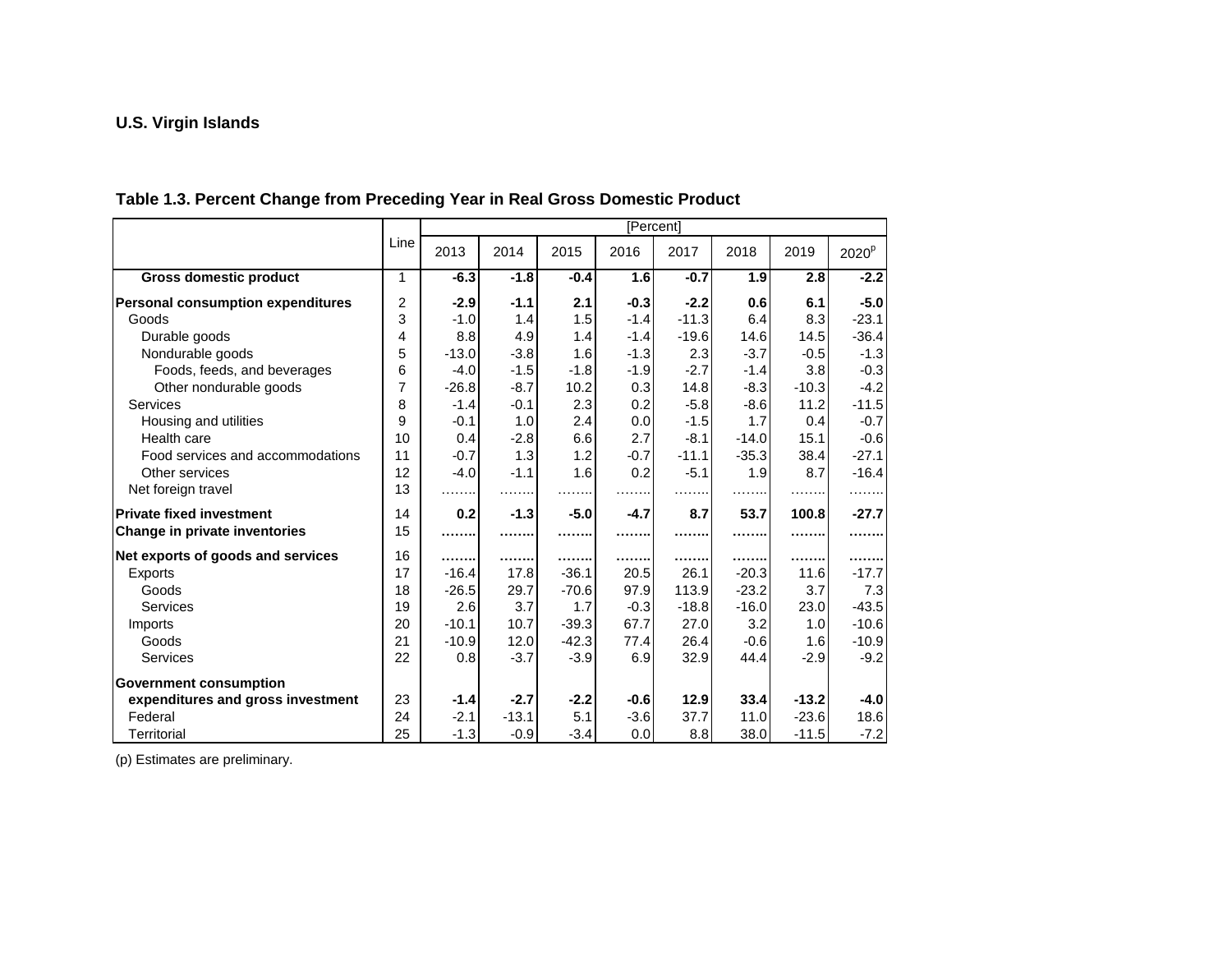#### **Table 1.4. Contributions to Percent Change in Real Gross Domestic Product**

|                                          | Line | 2013     | 2014    | 2015     | 2016     | 2017     | 2018     | 2019     | 2020 <sup>p</sup> |
|------------------------------------------|------|----------|---------|----------|----------|----------|----------|----------|-------------------|
| Percent change:                          |      |          |         |          |          |          |          |          |                   |
| <b>Gross domestic product</b>            | 1    | $-6.3$   | $-1.8$  | $-0.4$   | 1.6      | $-0.7$   | 1.9      | 2.8      | $-2.2$            |
| <b>Percentage points:</b>                |      |          |         |          |          |          |          |          |                   |
| <b>Personal consumption expenditures</b> | 2    | $-1.85$  | $-0.77$ | 1.50     | $-0.18$  | $-1.53$  | 0.38     | 4.10     | $-3.40$           |
| Goods                                    | 3    | $-0.30$  | 0.46    | 0.49     | $-0.45$  | $-3.59$  | 1.85     | 2.49     | $-7.01$           |
| Durable goods                            | 4    | 1.44     | 0.95    | 0.29     | $-0.29$  | $-3.86$  | 2.32     | 2.54     | $-6.86$           |
| Nondurable goods                         | 5    | $-1.74$  | $-0.49$ | 0.21     | $-0.16$  | 0.28     | $-0.47$  | $-0.06$  | $-0.15$           |
| Foods, feeds, and beverages              | 6    | $-0.32$  | $-0.13$ | $-0.17$  | $-0.17$  | $-0.24$  | $-0.12$  | 0.33     | $-0.03$           |
| Other nondurable goods                   | 7    | $-1.42$  | $-0.36$ | 0.37     | 0.01     | 0.51     | $-0.34$  | $-0.39$  | $-0.13$           |
| Services                                 | 8    | $-0.87$  | $-0.04$ | 1.61     | 0.16     | $-3.93$  | $-5.62$  | 6.54     | $-7.16$           |
| Housing and utilities                    | 9    | $-0.02$  | 0.20    | 0.54     | 0.00     | $-0.33$  | 0.38     | 0.08     | $-0.14$           |
| Health care                              | 10   | 0.03     | $-0.22$ | 0.52     | 0.22     | $-0.68$  | $-1.08$  | 0.97     | $-0.04$           |
| Food services and accommodations         | 11   | $-0.09$  | 0.20    | 0.20     | $-0.11$  | $-1.83$  | $-5.30$  | 3.69     | $-3.45$           |
| Other services                           | 12   | $-0.79$  | $-0.22$ | 0.35     | 0.05     | $-1.09$  | 0.38     | 1.81     | $-3.53$           |
| Net foreign travel                       | 13   | $-0.68$  | $-1.19$ | $-0.61$  | 0.11     | 5.99     | 4.15     | $-4.93$  | 10.77             |
| <b>Private fixed investment</b>          | 14   | 0.02     | $-0.11$ | $-0.42$  | $-0.37$  | 0.63     | 4.33     | 12.46    | $-6.66$           |
| Change in private inventories            | 15   | 0.89     | $-3.89$ | $-5.91$  | 22.16    | 2.91     | 2.91     | $-12.95$ | 8.61              |
| Net exports of goods and services        | 16   | $-4.97$  | 3.78    | 5.06     | $-19.87$ | $-6.32$  | $-16.59$ | 4.95     | 0.78              |
| <b>Exports</b>                           | 17   | $-12.77$ | 11.84   | $-25.42$ | 8.39     | 12.54    | $-13.43$ | 6.04     | $-8.93$           |
| Goods                                    | 18   | $-13.47$ | 10.72   | $-25.96$ | 8.48     | 18.51    | $-9.29$  | 1.16     | 1.87              |
| Services                                 | 19   | 0.70     | 1.13    | 0.55     | $-0.09$  | $-5.97$  | $-4.14$  | 4.88     | $-10.80$          |
| Imports                                  | 20   | 7.80     | $-8.06$ | 30.47    | $-28.26$ | $-18.86$ | $-3.16$  | $-1.10$  | 9.71              |
| Goods                                    | 21   | 7.85     | $-8.28$ | 30.23    | $-27.86$ | $-16.87$ | 0.60     | $-1.46$  | 8.61              |
| Services                                 | 22   | $-0.05$  | 0.22    | 0.24     | $-0.39$  | $-1.99$  | $-3.76$  | 0.36     | 1.10              |
| <b>Government consumption</b>            |      |          |         |          |          |          |          |          |                   |
| expenditures and gross investment        | 23   | $-0.37$  | $-0.79$ | $-0.65$  | $-0.15$  | 3.58     | 10.86    | $-5.78$  | $-1.48$           |
| Federal                                  | 24   | $-0.08$  | $-0.57$ | 0.20     | $-0.15$  | 1.48     | 0.61     | $-1.44$  | 0.83              |
| Territorial                              | 25   | $-0.28$  | $-0.22$ | $-0.85$  | $-0.01$  | 2.11     | 10.24    | $-4.33$  | $-2.31$           |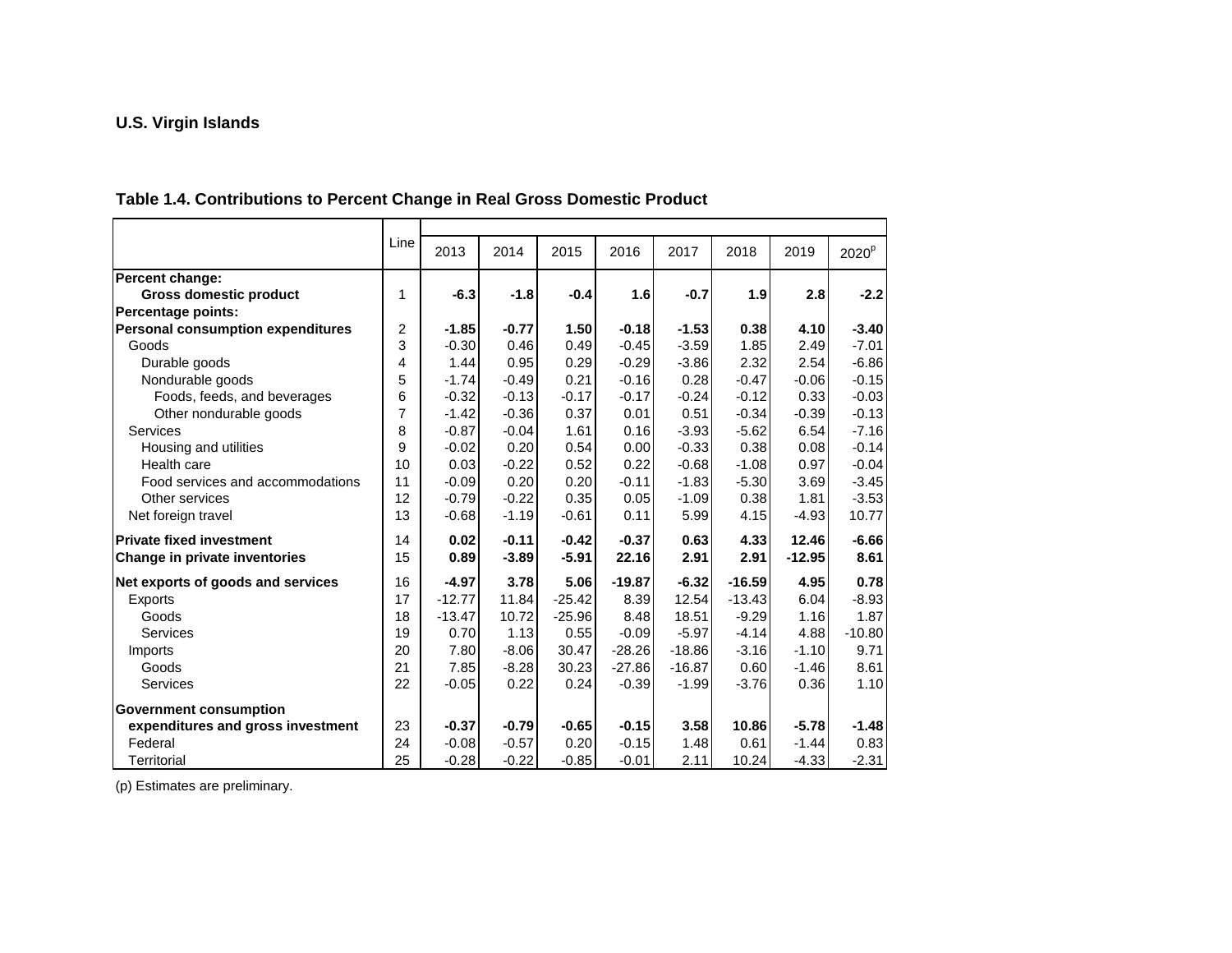#### **Table 1.5. Percent Change from Preceding Year in Prices for Gross Domestic Product and Price Indexes for Gross Domestic Product**

|                                           | Line | 2012             | 2013             | 2014   | 2015             | 2016                         | 2017  | 2018  | 2019             | 2020 <sup>p</sup> |  |  |  |
|-------------------------------------------|------|------------------|------------------|--------|------------------|------------------------------|-------|-------|------------------|-------------------|--|--|--|
|                                           |      |                  | <b>[Percent]</b> |        |                  |                              |       |       |                  |                   |  |  |  |
| <b>Gross domestic product</b>             |      | 13.7             | $-2.5$           | $-2.9$ | 3.2 <sub>1</sub> | 2.1                          | 0.6   | 1.51  | 2.1              | 4.4               |  |  |  |
| <b>Personal consumption expenditures</b>  | 2    | 3.6 <sub>l</sub> | 2.5 <sub>1</sub> | 0.3    | 0.71             | 0.9 <sub>l</sub>             | 2.1   | 2.51  | 1.2 <sub>l</sub> | 1.9               |  |  |  |
|                                           |      |                  |                  |        |                  | [Index numbers, $2012=100$ ] |       |       |                  |                   |  |  |  |
| Gross domestic product                    | 3    | 100.0            | 97.5             | 94.7   | 97.7             | 99.7                         | 100.4 | 101.8 | 104.0            | 108.5             |  |  |  |
| <b>IPersonal consumption expenditures</b> | 4    | <b>100.0</b>     | 102.5            | 102.7  | 103.5            | 104.4                        | 106.7 | 109.3 | 110.6            | 112.7             |  |  |  |

(p) Estimates are preliminary.

### **Table 1.6. Gross Domestic Income**

|                                                   |         | <b>IMillions of dollars1</b> |       |       |       |       |        |       |       |                   |  |  |  |
|---------------------------------------------------|---------|------------------------------|-------|-------|-------|-------|--------|-------|-------|-------------------|--|--|--|
|                                                   | Line    | 2012                         | 2013  | 2014  | 2015  | 2016  | 2017   | 2018  | 2019  | 2020 <sup>p</sup> |  |  |  |
| Gross domestic income                             |         | 4.089                        | 3.738 | 3.565 | 3,663 | 3.798 | 3.794  | 3.922 | 4.117 | 4.204             |  |  |  |
| <b>Compensation of employees</b>                  | ⌒       | 2,040                        | 1,886 | 1.893 | 1,936 | 1,998 | 2,012  | 2,087 | 2,592 | 2,531             |  |  |  |
| Taxes on production and imports<br>less subsidies | ≘<br>د. | 170                          | 161   | 160   | 175   | 184   | 174 l  | 223   | 242   | 141               |  |  |  |
| <b>Gross operating surplus</b>                    | 4       | 1,879                        | 1,691 | 1,512 | 552,⊧ | 1,616 | 608. ا | 1,612 | 1,283 | ا 532, ا          |  |  |  |

Note. Detail may not add to total because of rounding.

(p) Estimates are preliminary.

#### **Table 1.7. Revisions to Percent Change in Real Gross Domestic Product**

|                             | Line | 2013   | 2014   | 2015   | 2016 | 2017   | 2018 | 2019 |  |  |  |
|-----------------------------|------|--------|--------|--------|------|--------|------|------|--|--|--|
| Percent change:             |      |        |        |        |      |        |      |      |  |  |  |
| <b>Revised</b>              |      | $-6.3$ | $-1.8$ | $-0.4$ | 1.6  | $-0.7$ | 1.9  | 2.8  |  |  |  |
| <b>Previously published</b> | っ    | $-6.3$ | $-1.8$ | $-0.4$ | 1.6  | $-0.7$ | 1.6  | 2.2  |  |  |  |
| <b>Percentage points:</b>   |      |        |        |        |      |        |      |      |  |  |  |
| <b>Revision</b>             | 3    | 0.0    | 0.0    | 0.0    | 0.0  | 0.0    | 0.3  | 0.6  |  |  |  |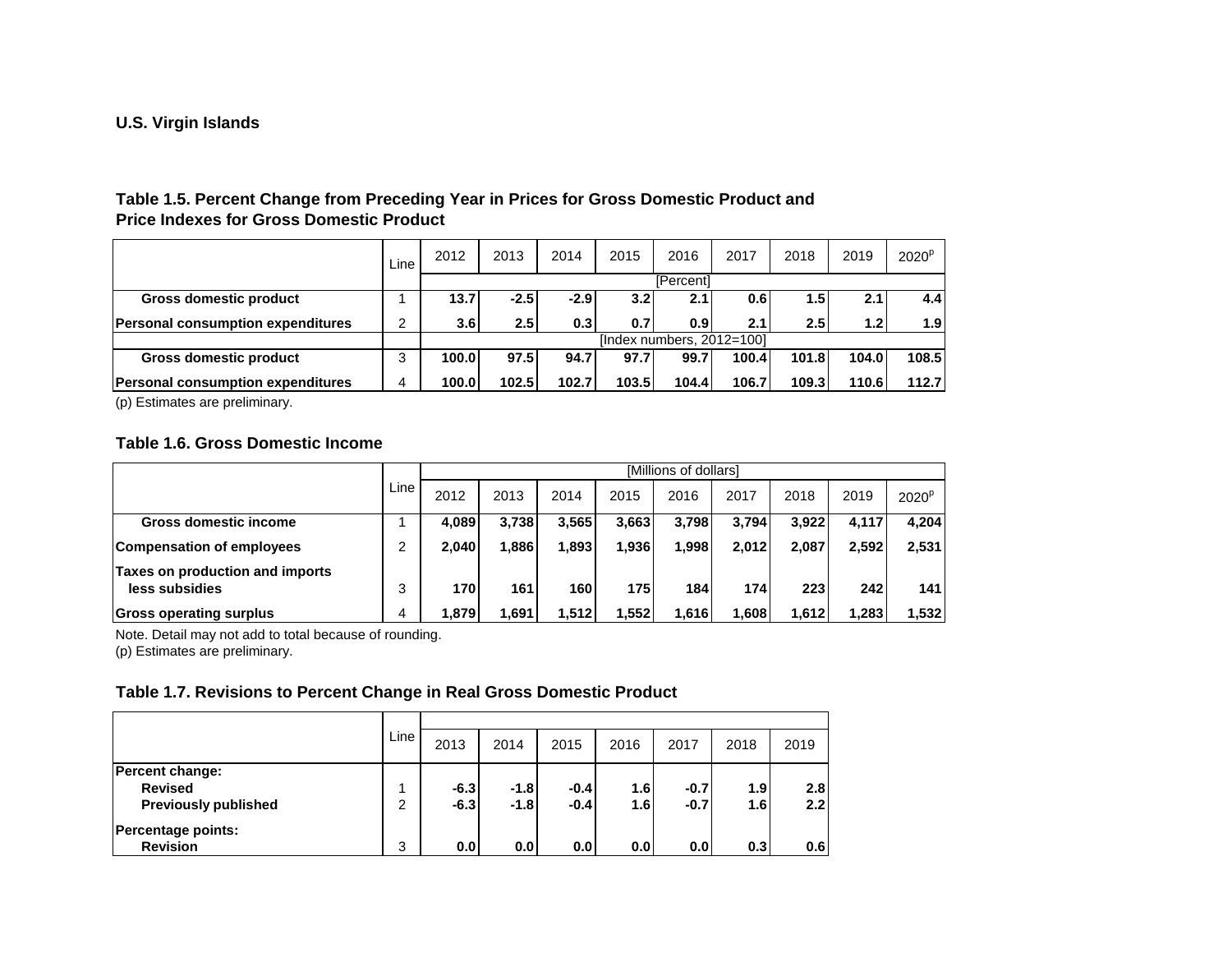### **2. GDP by Industry**

#### **Table 2.1. Value Added by Industry**

|                                 |      |       |       |       |       | [Millions of dollars] |       |       |       |
|---------------------------------|------|-------|-------|-------|-------|-----------------------|-------|-------|-------|
|                                 | Line | 2012  | 2013  | 2014  | 2015  | 2016                  | 2017  | 2018  | 2019  |
| <b>Gross domestic product</b>   |      | 4,089 | 3,738 | 3,565 | 3.663 | 3,798                 | 3,794 | 3,922 | 4,117 |
| <b>Private industries</b>       | 2    | 3,330 | 2,986 | 2.815 | 2,865 | 2.973                 | 3.008 | 3,193 | 3,337 |
| Goods-producing industries      | 3    | 823   | 556   | 448   | 386   | 336                   | 373   | 686   | 758   |
| Services-producing industries   | 4    | 2,507 | 2,430 | 2,367 | 2.479 | 2,638                 | 2,635 | 2,506 | 2,579 |
| Wholesale and retail trade      | 5    | 411   | 411   | 405   | 398   | 394                   | 381   | 380   | 395   |
| Accommodation and food services | 6    | 450   | 454   | 470   | 486   | 483                   | 436   | 288   | 3411  |
| Other                           | 7    | 1.646 | 1,565 | 1,493 | 1,596 | 1,760                 | 1,818 | 1,839 | 1,843 |
| <b>Government</b>               | 8    | 759   | 752   | 750   | 797   | 825                   | 786   | 730   | 780   |
| Federal                         | 9    | 138   | 139   | 135   | 144   | 141                   | 140   | 145   | 159   |
| Territorial                     | 10   | 621   | 613   | 615   | 654   | 684                   | 646   | 584   | 621   |

Note. Detail may not add to total because of rounding.

#### **Table 2.2. Value Added by Industry as a Percentage of Gross Domestic Product**

|                                 |      |                 |                 |      |      | [Percent] |      |      |      |
|---------------------------------|------|-----------------|-----------------|------|------|-----------|------|------|------|
|                                 | Line | 2012            | 2013            | 2014 | 2015 | 2016      | 2017 | 2018 | 2019 |
| Gross domestic product          |      | 100             | 100             | 100  | 100  | 100       | 100  | 100  | 100  |
| <b>Private industries</b>       | າ    | 81              | 80              | 79   | 78   | 781       | 79   | 81   | 81   |
| Goods-producing industries      | 3    | 20              | 15 <sup>1</sup> | 13   | 11.  | 9         | 10   | 17   | 18   |
| Services-producing industries   | 4    | 61              | 65              | 66   | 68   | 69        | 69   | 64   | 63   |
| Wholesale and retail trade      | 5    | 10 <sub>l</sub> | 11 <sub>1</sub> | 11   | 11   | 10        | 10   | 10   | 10   |
| Accommodation and food services | 6    | 11              | 12              | 13   | 13   | 13        | 11   |      | 8    |
| Other                           | ⇁    | 40              | 42              | 42   | 44   | 46        | 48   | 47   | 45   |
| Government                      | 8    | 19              | 20 <sub>l</sub> | 21   | 22   | 22        | 21   | 19   | 19   |
| Federal                         | 9    | 3               | 4               | 4    |      |           |      |      | 4    |
| Territorial                     | 10   | 15              | 16 <sub>l</sub> | 17   | 18   | 18        | 17   | 15   | 15   |

Note. Detail may not add to total because of rounding.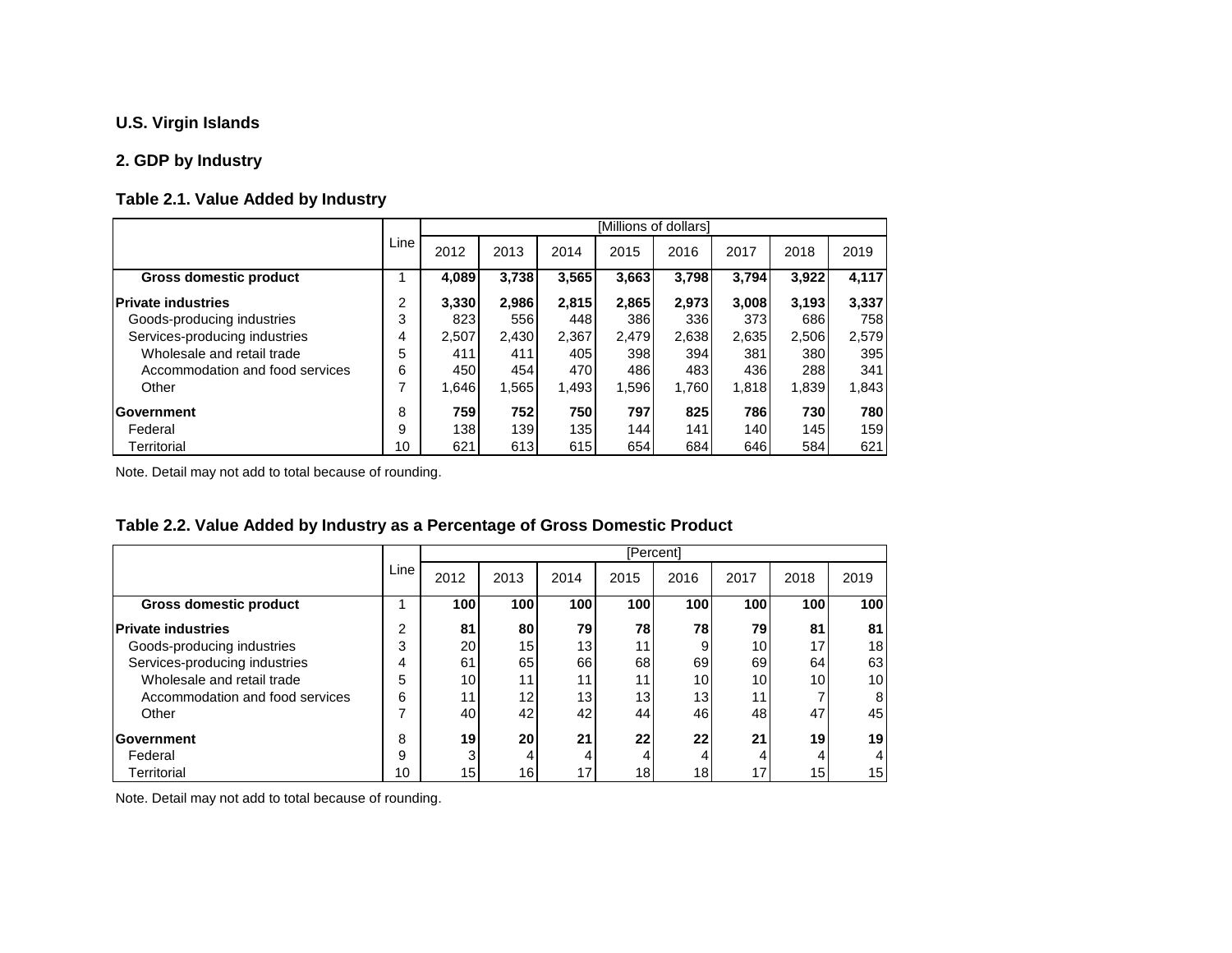### **Table 2.3. Real Value Added by Industry**

|                                 |      |       |            |                  |       | [Millions of chained (2012) dollars] |       |       |       |
|---------------------------------|------|-------|------------|------------------|-------|--------------------------------------|-------|-------|-------|
|                                 | Line | 2012  | 2013       | 2014             | 2015  | 2016                                 | 2017  | 2018  | 2019  |
| <b>Gross domestic product</b>   |      | 4,089 | 3,832      | 3,764            | 3,748 | 3,808                                | 3,780 | 3,852 | 3,959 |
| <b>Private industries</b>       | 2    | 3.330 | 3.105      | 3.067            | 3.025 | 3.076                                | 3.101 | 3.266 | 3,359 |
| Goods-producing industries      | 3    | 823   | 559        | 435              | 363   | 312                                  | 338   | 604   | 637   |
| Services-producing industries   | 4    | 2,507 | 2,548      | 2,646            | 2,685 | 2,796                                | 2.792 | 2,646 | 2,702 |
| Wholesale and retail trade      | 5    | 411   | 407        | 398              | 384   | 383                                  | 371   | 367   | 373   |
| Accommodation and food services | 6    | 450   | 441        | 444              | 438   | 428                                  | 376   | 240   | 275   |
| Other                           | 7    | 1.646 | 1,700      | 1,812            | 1.880 | 2,015                                | 2,092 | 2,123 | 2,128 |
| Government                      | 8    | 759   | <b>724</b> | 694              | 717   | 725                                  | 680   | 606   | 621   |
| Federal                         | 9    | 138   | 137        | 130 <sup>1</sup> | 134   | 131                                  | 126   | 127   | 136   |
| Territorial                     | 10   | 621   | 586        | 563              | 583   | 595                                  | 553   | 479   | 486   |

### **Table 2.4. Percent Changes in Real Value Added by Industry**

|                                 | Line | [Percent] |         |         |         |         |                  |      |  |  |
|---------------------------------|------|-----------|---------|---------|---------|---------|------------------|------|--|--|
|                                 |      | 2013      | 2014    | 2015    | 2016    | 2017    | 2018             | 2019 |  |  |
| <b>Gross domestic product</b>   |      | $-6.3$    | $-1.8$  | $-0.4$  | 1.6     | $-0.7$  | 1.9 <sub>l</sub> | 2.8  |  |  |
| <b>Private industries</b>       | 2    | $-6.8$    | $-1.2$  | $-1.4$  | 1.7     | 0.8     | 5.3              | 2.8  |  |  |
| Goods-producing industries      | 3    | $-32.0$   | $-22.3$ | $-16.5$ | $-14.1$ | 8.5     | 78.7             | 5.5  |  |  |
| Services-producing industries   | 4    | 1.6       | 3.9     | 1.5     | 4.1     | $-0.1$  | $-5.2$           | 2.1  |  |  |
| Wholesale and retail trade      | 5    | $-0.9$    | $-2.2$  | $-3.4$  | $-0.4$  | $-3.0$  | $-1.1$           | 1.8  |  |  |
| Accommodation and food services | 6    | $-2.0$    | 0.7     | $-1.4$  | $-2.4$  | $-12.1$ | $-36.1$          | 14.4 |  |  |
| Other                           | 7    | 3.3       | 6.5     | 3.7     | 7.2I    | 3.8     | 1.5              | 0.2  |  |  |
| Government                      | 8    | $-4.6$    | $-4.1$  | 3.4     | 1.2     | $-6.3$  | $-10.9$          | 2.5  |  |  |
| Federal                         | 9    | $-0.2$    | $-5.3$  | 3.2     | $-2.7$  | $-3.1$  | 0.5              | 6.8  |  |  |
| Territorial                     | 10   | $-5.6$    | $-3.9$  | 3.4     | 2.1     | $-6.9$  | $-13.4$          | 1.4  |  |  |